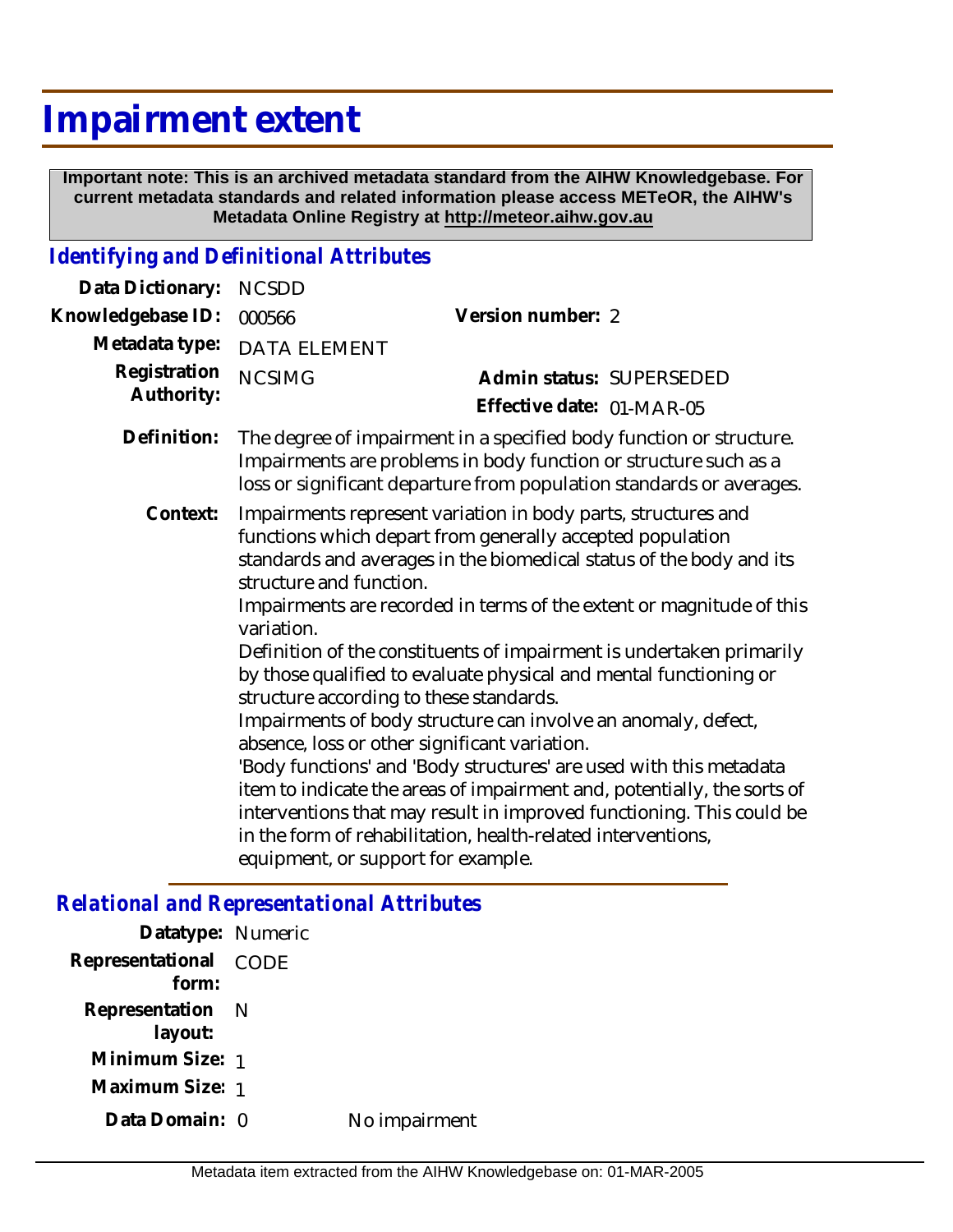| Mild impairment |
|-----------------|
|                 |

- $\mathfrak{D}$ Moderate impairment
- 3 Severe impairment

9

- 4 Complete impairment
	- Not specified/not applicable

Guide For Use: Code 0 No impairment is recorded when there is no significant variation from accepted population standards in the biomedical status of the body and its functions [0-4%].

> Code 1 Mild impairment is recorded when there is a slight or low variation from accepted population standards in the biomedical status of the body and its functions [5-24%].

Code 2 Moderate impairment is recorded when there is a medium (significant but not severe) variation from accepted population standards in the biomedical status of the body and its functions [25-49%].

Code 3 Severe impairment is recorded when there is an extreme variation from accepted population standards in the biomedical status of the body and its functions [50-95%].

Code 4 Complete impairment is recorded when there is a total variation from accepted population standards in the biomedical status of the body and its functions [96-100%].

## Collection Methods: This coding is used in conjunction with specified body functions and body structures, for example 'mild impairment of structures related to movement'.

Broad ranges of percentages are provided for collections where calibrated assessment instruments or other standards are available to quantify the impairment. Many existing assessment tools are in use, and are embedded in measurement and payment methods in services in Australia. Calibration and mapping of existing tools within this international framework will be an important process towards greater national consistency of data on body functions, structures and impairments thereof.

Impairments should be detectable or noticeable by others or the person by direct observation or by inference from indirect observation. Impairments are not the same as the underlying pathology, but are manifestations of that pathology. Impairments can be temporary or permanent; progressive, regressive or static; intermittent or continuous. The deviation from the population norm may be slight or severe and may fluctuate over time. Impairments may result in other impairments. Impairments may be part or an expression of a health condition,